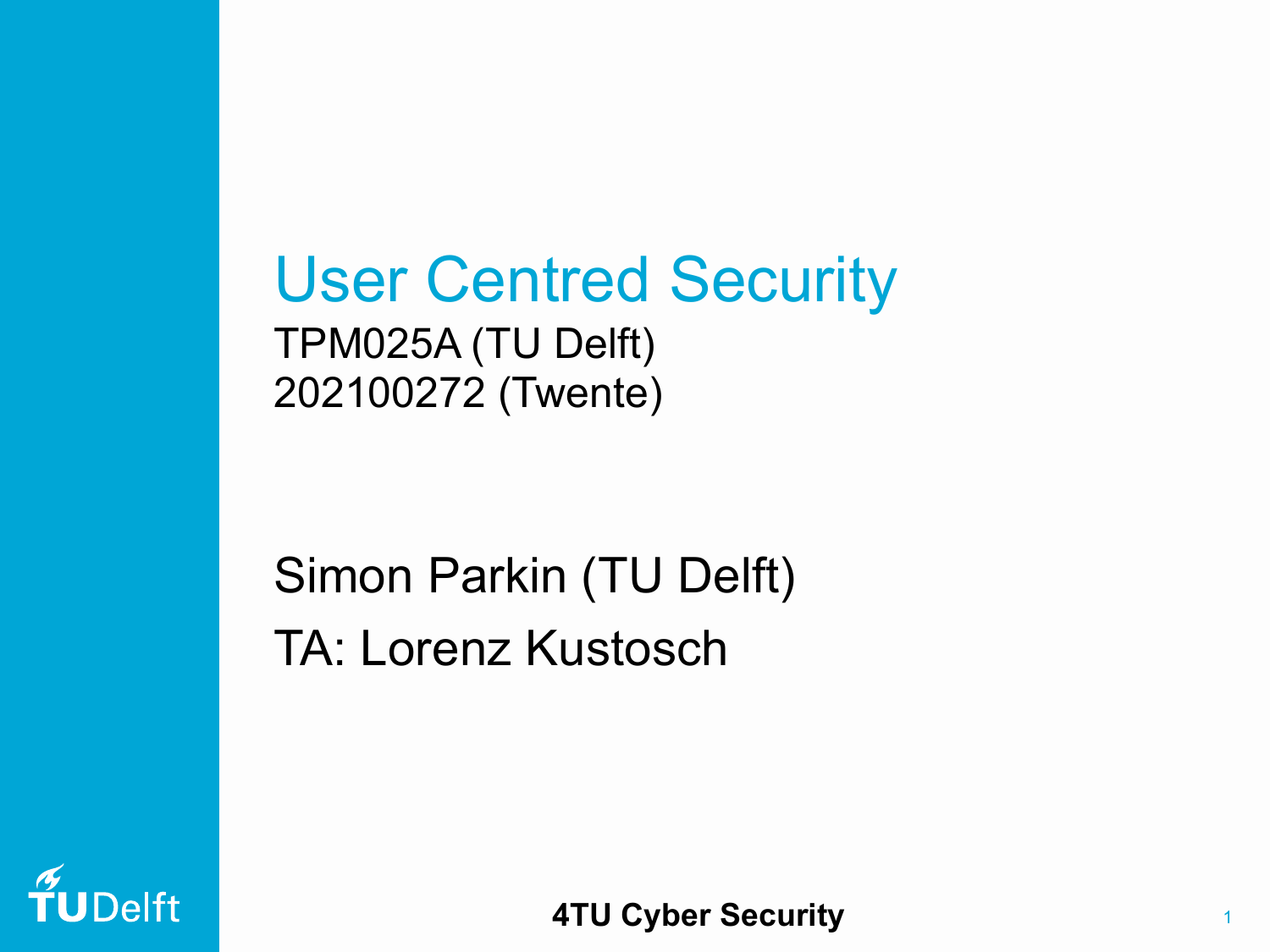## **Challenges**

- Cybersecurity attacks often target or involve people
	- Organizations, home users, specific groups
- We must understand the human perspective when securing the IT that people use
	- Bad solutions burden users: effort, dilemmas, complex demands
	- Bad solutions encourage workarounds
- Examples
	- Hard-to-use authentication (passwords, 2FA)
	- Forced software updates
	- Looking after smart home devices
- Course focuses on human factors in security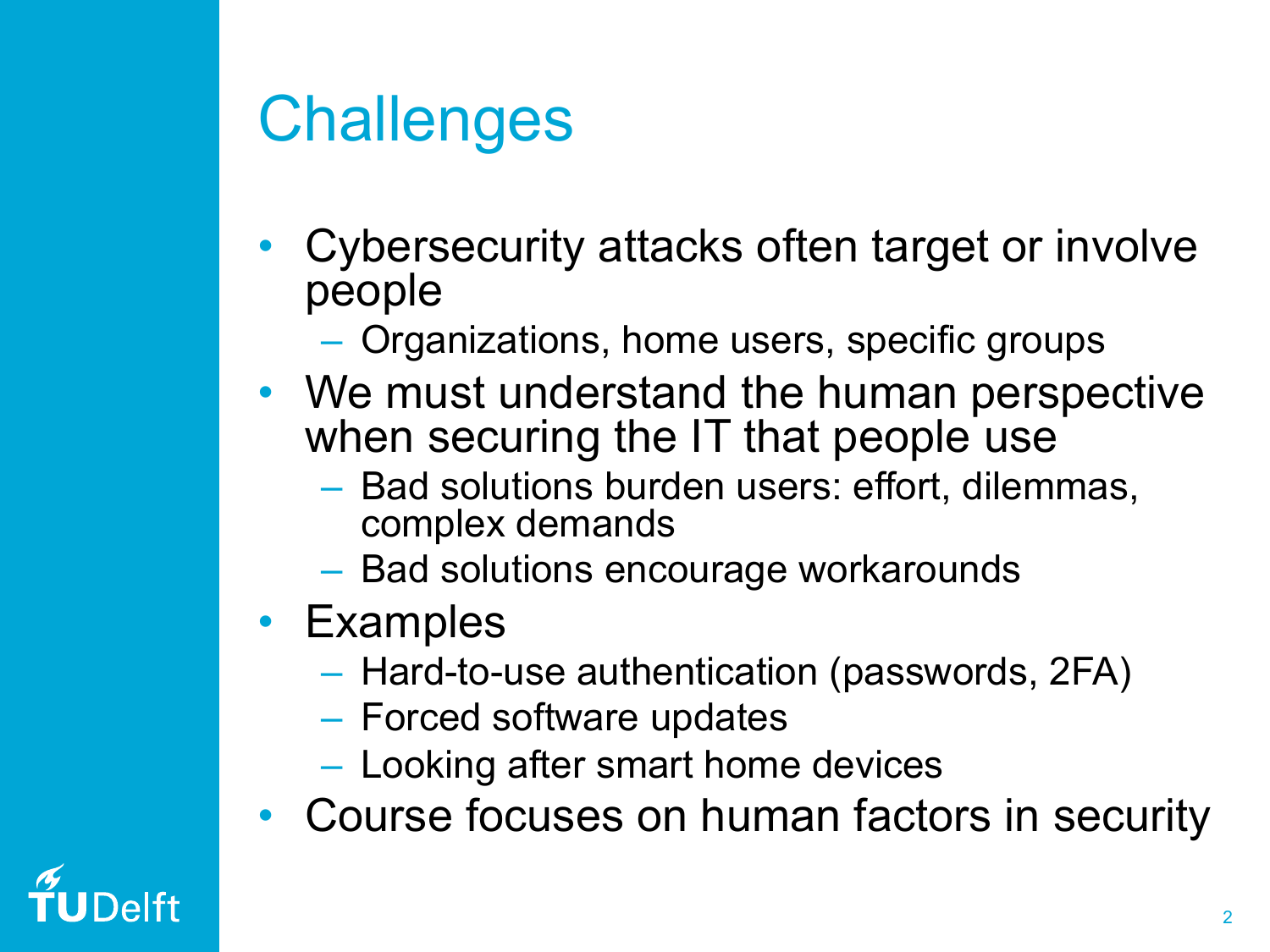### **Content**

- The role of security next to the primary task
	- Current practice aims to 'make' people behave securely
	- Usability: we would not have to *force* secure behaviour if security was a natural fit to user goals
- Perceived and actual costs of security tasks
- The role of motivation and perception in security
	- Why am I doing security? (being told to follow policy/rules)
	- Why am I asked to do the impossible? (someone else's job?)
	- Why is security unclear? (e.g., 'be vigilant' advice for emails)
- Methods to assess and design solutions so users can *do what they want to do, securely*

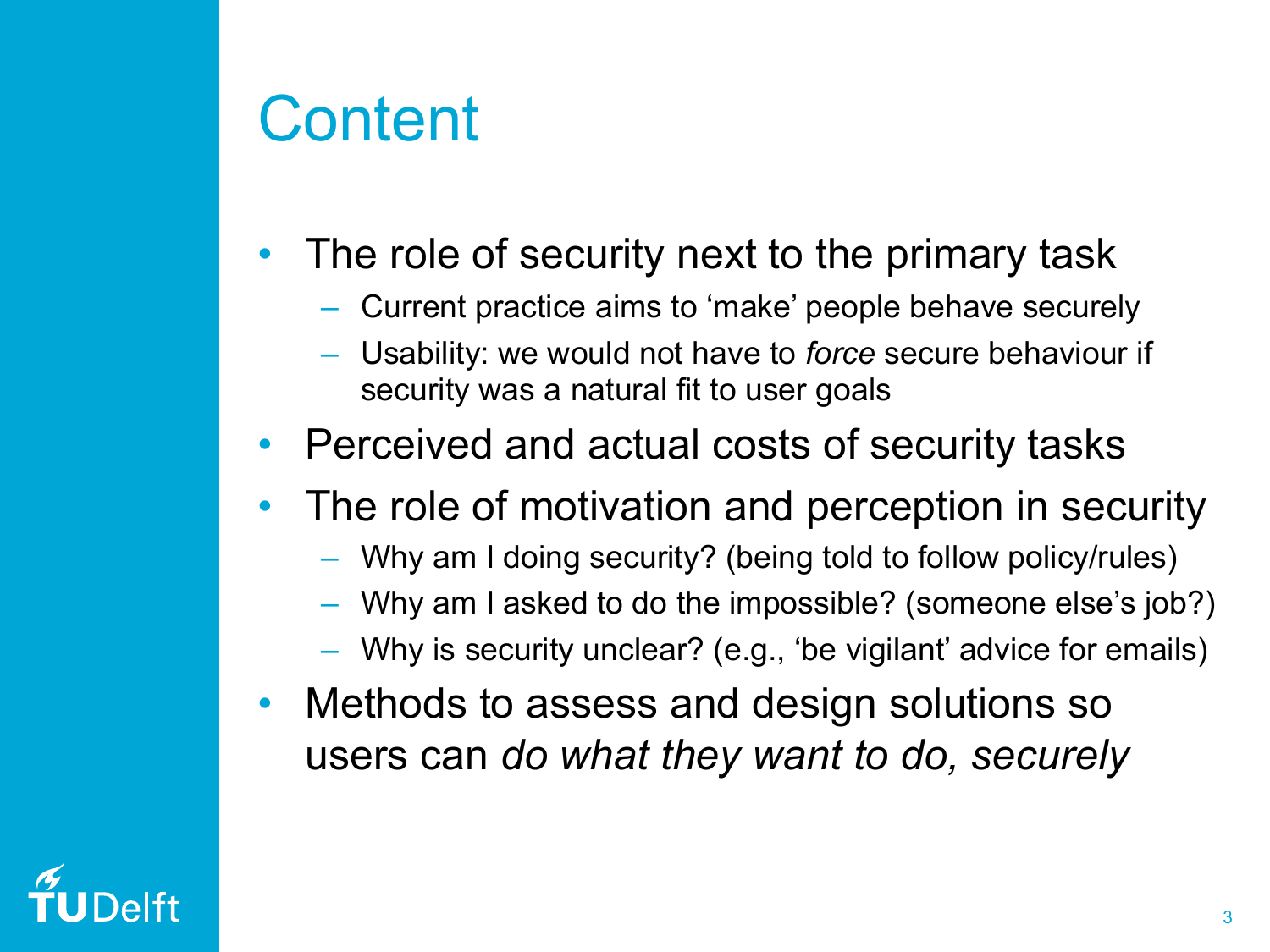# Content (2)

- Security from the user perspective
	- Role of employees and training in organizations
	- Privacy-related decisions and trust online
	- Human factors of risks, attacks and countermeasures
	- Authentication and identity technologies
- Human-centred security design
	- Interface and policy design
	- Behaviour change and interventions
	- What is needed *around* security technologies and policies to ensure they work for people

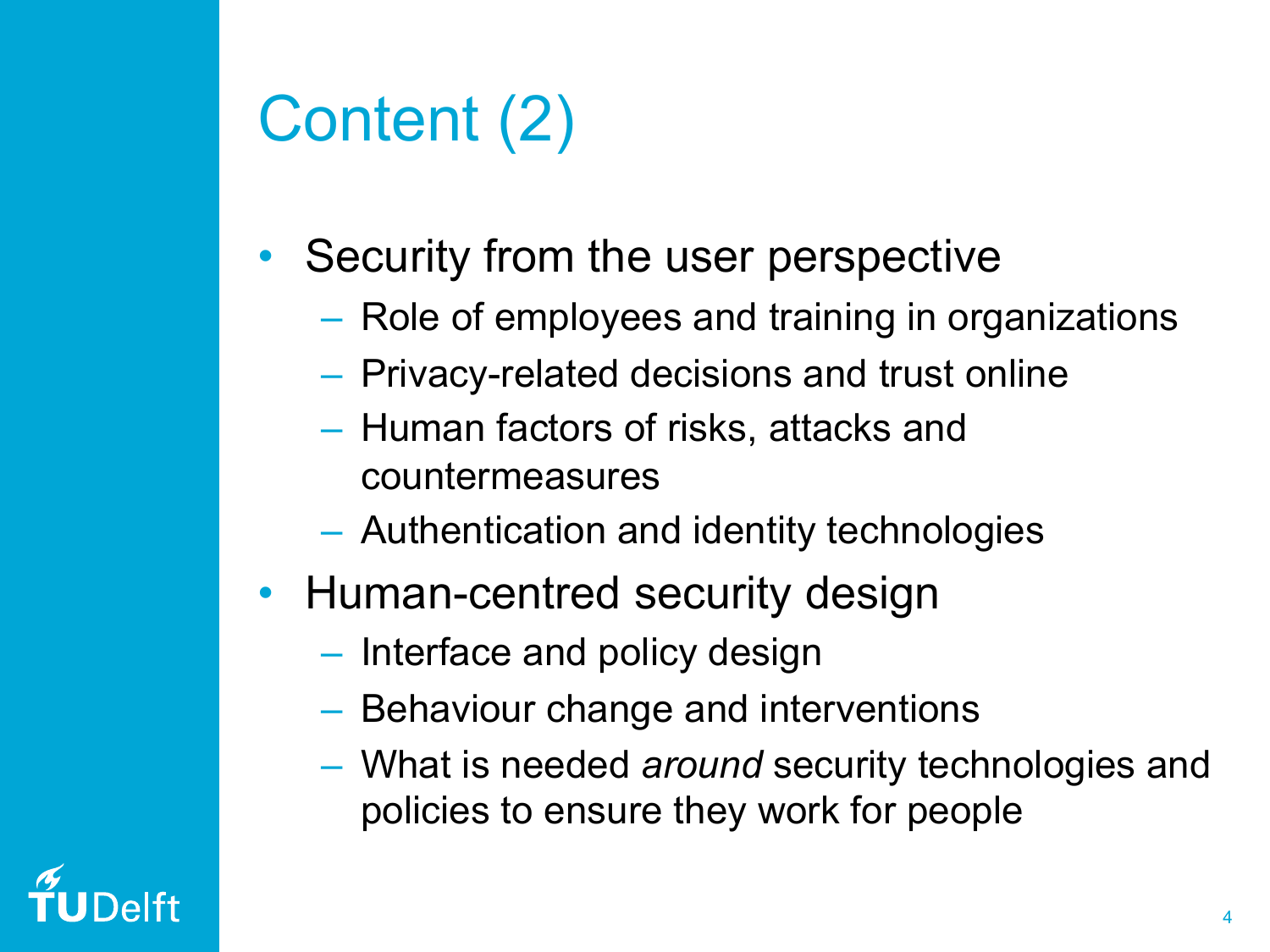#### Format

- Period: Q4, access via TU Delft Brightspace, **now available for all 4TU students in 2021-22**
- Structured lectures, background reading (including core literature), problem-driven group discussions
	- Informed by real-world research and studies
- Assessment:
	- Individual assignment on assigned reading material (20%)
	- A final individual assignment essay (80%)